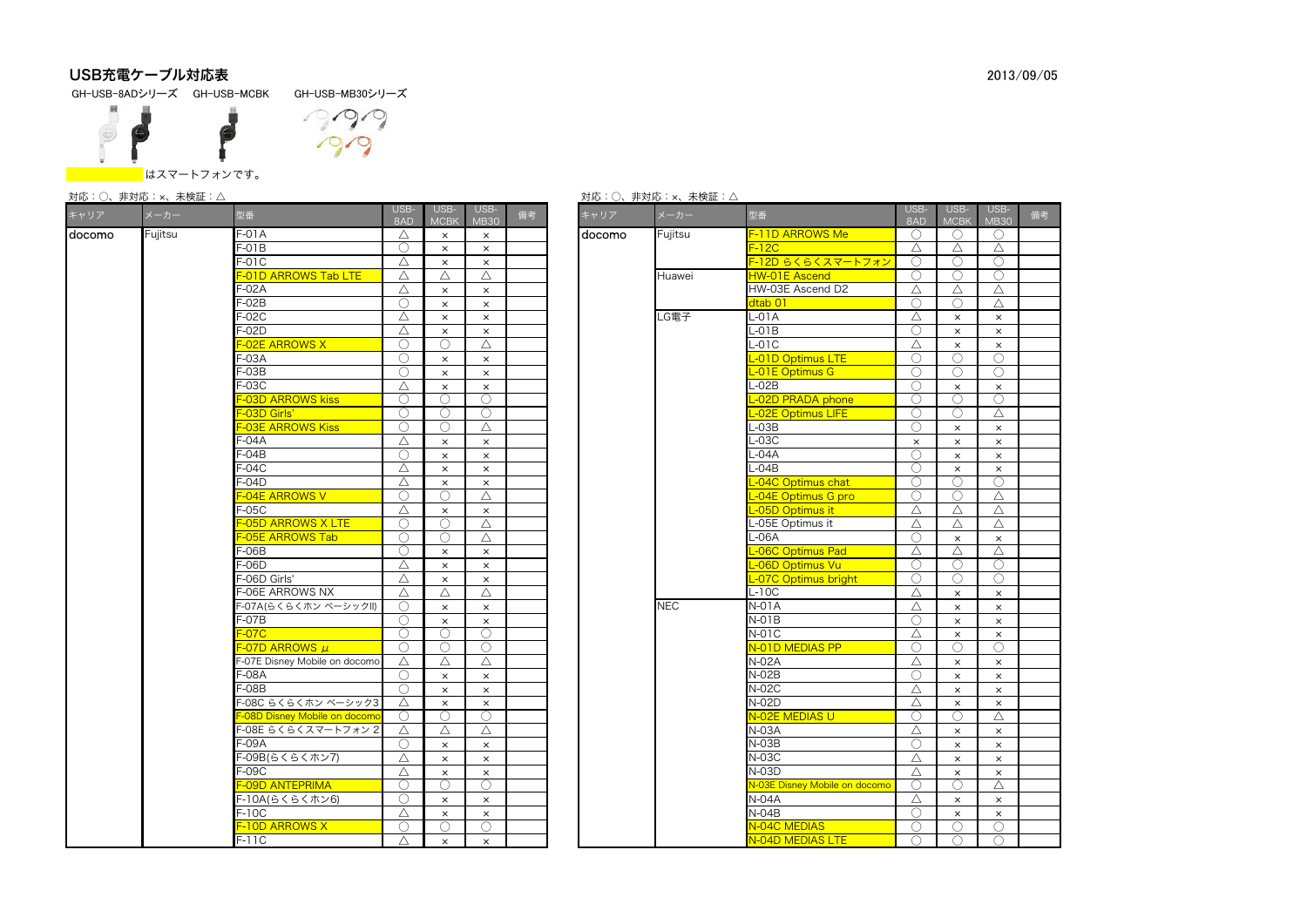#### 対応:○、非対応:×、未検証:△ 対応:○、非対応:×、未検証:△

| キャリア    | メーカー        | 型番                               | USB-<br>8AD | USB-<br><b>MCBK</b>   | USB-<br><b>MB30</b>   | 備考 | キャリア   | メーカー           | 型番                                      | USB-<br>8AD | USB-<br><b>MCBK</b> | <b>USE</b><br>MB3     |
|---------|-------------|----------------------------------|-------------|-----------------------|-----------------------|----|--------|----------------|-----------------------------------------|-------------|---------------------|-----------------------|
| ldocomo | <b>NEC</b>  | N-04E MEDIAS X                   | $\bigcirc$  | O                     | Δ                     |    | docomo | Research In    | BlackBerry Bold 9780                    | $\triangle$ | Δ                   | $\triangle$           |
|         |             | N-05A                            | Δ           | $\times$              | $\times$              |    |        | Motion         | BlackBerry Bold 9900                    | Δ           | Δ                   | $\triangle$           |
|         |             | $N-05B$                          | ∩           | $\times$              | $\times$              |    |        |                | BlackBerry Curve 9300                   | Δ           | $\triangle$         | $\triangle$           |
|         |             | N-05C                            | Δ           | $\times$              | $\times$              |    |        | <b>SAMSUNG</b> | $SC-O1B$                                | Δ           | Δ                   | $\triangle$           |
|         |             | N-05E MEDIAS W                   | ∩           | ∩                     | Δ                     |    |        |                | <b>SC-01C GALAXY Tab</b>                | $\times$    | $\times$            | $\times$              |
|         |             | N-06A                            | Δ           | $\times$              | $\times$              |    |        |                | <mark>SC-01D GALAXY Tab 10.1 LTE</mark> | $\times$    | $\times$            | $\times$              |
|         |             | N-06B                            | ∩           | $\times$              | $\times$              |    |        |                | SC-01E GALAXY Tab 7.7 Plus              | $\times$    | $\times$            | $\times$              |
|         |             | <b>V-06C MEDIAS WP</b>           | O           | Ο                     | O                     |    |        |                | <b>SC-02B GALAXY S</b>                  | Ο           | ∩                   | C                     |
|         |             | <b>V-06D MEDIAS TAB</b>          | ∩           | O                     | ∩                     |    |        |                | <b>SC-02C GALAXY S II</b>               | ◯           | ∩                   | $\bigcirc$            |
|         |             | N-06E MEDIAS X                   | Δ           | Δ                     | Δ                     |    |        |                | <b>SC-02D GALAXY Tab 7.0 Plus</b>       | $\times$    | $\times$            | $\times$              |
|         |             | <b>N-07A</b>                     | ∩           | $\times$              | $\times$              |    |        |                | <b>SC-02E GALAXY Note II</b>            | ∩           | ∩                   | $\mathbb C$           |
|         |             | $\overline{N}$ -07B              | ◯           | $\times$              | $\times$              |    |        |                | <mark>SC-03D GALAXY S II LTE</mark>     | Δ           | Δ                   | △                     |
|         |             | <b>V-07D MEDIAS X</b>            | ∩           | O                     | O                     |    |        |                | $SC-O3E$ GALAXY S III $\alpha$          | Ο           | O                   | $\triangle$           |
|         |             | N-08A                            | ∩           | $\times$              | $\times$              |    |        |                | <b>SC-04D GALAXY NEXUS</b>              | ∩           | ○                   | C                     |
|         |             | <b>N-08B</b>                     | Δ           | $\times$              | $\times$              |    |        |                | <b>SC-04E GALAXY S4</b>                 | ∩           | ∩                   | $\triangle$           |
|         |             | <mark>N-08D MEDIAS TAB UL</mark> | O           | ∩                     | 0                     |    |        |                | <b>SC-05D GALAXY Note</b>               | $\bigcirc$  | ◯                   | C                     |
|         |             | <b>N-09A</b>                     | ∩           | $\times$              | $\times$              |    |        |                | <b>SC-06D GALAXY S III</b>              | ∩           | ∩                   | C                     |
|         | Panasonic   | $P-01A$                          | Δ           | $\times$              | $\times$              |    |        | <b>SHARP</b>   | <b>SH-01A</b>                           | Δ           | $\times$            | $\times$              |
|         |             | P-01B                            | Ο           | $\times$              | $\times$              |    |        |                | <b>SH-01B</b>                           | $\bigcirc$  | $\times$            | $\times$              |
|         |             | <b>P-01C</b>                     | Δ           | $\times$              | $\times$              |    |        |                | SH-01C                                  | Δ           | $\times$            | $\times$              |
|         |             | $-01D$                           | ∩           | ∩                     | Δ                     |    |        |                | <b>SH-01D AQUOS PHONE</b>               | ∩           | Ω                   | C                     |
|         |             | P-02A                            | Δ           | $\times$              | $\times$              |    |        |                | <b>SH-01E AQUOS PHONE si</b>            | O           | O                   | C                     |
|         |             | P-02B                            | ∩           | $\boldsymbol{\times}$ | $\times$              |    |        |                | <b>SH-02A</b>                           | Δ           | $\times$            | $\times$              |
|         |             | P-02C                            | Δ           | $\times$              | $\times$              |    |        |                | SH-02B                                  | $\bigcirc$  | $\times$            | $\times$              |
|         |             | <b>P-02D LUMIX Phone</b>         | ∩           | ∩                     | ∩                     |    |        |                | SH-02B marimekko                        | ∩           | $\times$            | $\times$              |
|         |             | P-03A                            | Δ           | $\times$              | $\times$              |    |        |                | SH-02C                                  | Δ           | $\times$            | $\times$              |
|         |             | $P-03B$                          | ∩           | $\times$              | $\times$              |    |        |                | <b>SH-02D AQUOS PHONE slider</b>        | 0           | ∩                   | C                     |
|         |             | P-03C                            | Δ           | $\times$              | $\times$              |    |        |                | <mark>SH-02E AQUOS PHONE ZETA</mark>    | 0           | Ο                   | $\triangle$           |
|         |             | P-03D                            | Δ           | $\times$              | $\times$              |    |        |                | SH-03A                                  | Δ           | $\times$            | $\times$              |
|         |             | P-03E ELUGA P                    | Δ           | Δ                     | Δ                     |    |        |                | SH-03B                                  | O           | $\times$            | $\times$              |
|         |             | P-02E ELUGA X                    | ∩           | ∩                     | Δ                     |    |        |                | <b>SH-03C LYNX 3D</b>                   | 0           | ∩                   | C                     |
|         |             | $P-04A$                          | Δ           | $\times$              | $\times$              |    |        |                | SH-03D                                  | Δ           | $\times$            | $\times$              |
|         |             | P-04B                            | ∩           | $\times$              | $\times$              |    |        |                | SH-03E                                  | ∩           | $\times$            | $\times$              |
|         |             | P-04C                            | Δ           | $\boldsymbol{\times}$ | $\times$              |    |        |                | SH-04A                                  | Δ           | $\times$            | $\times$              |
|         |             | P-05A                            | Δ           | $\times$              | $\times$              |    |        |                | SH-04B                                  | Δ           | $\times$            | $\times$              |
|         |             | P-05B                            | ∩           | $\times$              | $\times$              |    |        |                | SH-04C                                  | Δ           | $\times$            | $\times$              |
|         |             | P-05C                            | Δ           | $\times$              | $\times$              |    |        |                | <b>SH-04D Q-pot.Phone</b>               | Δ           | Δ                   | $\triangle$           |
|         |             | 2-05D Disney Mobile on docomo    | O           | O                     | 0                     |    |        |                | <b>SH-04E AQUOS PHONE EX</b>            | O           | ∩                   | $\triangle$           |
|         |             | P-06A                            | Ο           | $\times$              | $\times$              |    |        |                | SH-05A                                  | Ο           | $\times$            | $\times$              |
|         |             | P-06B                            | O           | $\times$              | $\times$              |    |        |                | SH-05B                                  | Ο           | $\times$            | $\times$              |
|         |             | P-06C                            | Δ           | $\times$              | $\boldsymbol{\times}$ |    |        |                | <b>SH-05C</b>                           | Δ           | $\times$            | $\times$              |
|         |             | <mark>P-06D ELUGA V</mark>       | O           | O                     | 0                     |    |        |                | SH-05D                                  | Δ           | $\times$            | $\times$              |
|         |             | P-07A                            | ∩           | $\times$              | $\times$              |    |        |                | SH-05E スマートフォン for ジュニア                 | ∩           | ○                   | $\triangle$           |
|         |             | P-07B                            | Δ           | $\times$              | $\times$              |    |        |                | SH-06A                                  | ∩           | $\times$            | $\times$              |
|         |             | $-07C$                           | Δ           | Δ                     | $\triangle$           |    |        |                | <b>SH-06C</b>                           | Δ           | $\times$            | $\times$              |
|         |             | <b>P-07D ELUGA power</b>         | O           | О                     | О                     |    |        |                | SH-06E AQUOS PHONE ZETA                 | Δ           | Δ                   | $\triangle$           |
|         |             | P-08A                            | ∩           | $\times$              | $\times$              |    |        |                | <b>SH-07A</b>                           | $\bigcirc$  | $\times$            | $\boldsymbol{\times}$ |
|         |             | <b>P-08D ELUGA Live</b>          | O           | O                     | O                     |    |        |                | SH-07B                                  | O           | $\times$            | $\times$              |
|         |             | P-09A                            | Δ           | $\times$              | $\times$              |    |        |                | <b>SH-07D AQUOS PHONE st</b>            | 0           | ∩                   | C                     |
|         |             | P-10A                            | ∩           | $\times$              | $\times$              |    |        |                | SH-07E AQUOS PHONE si                   | Δ           | Δ                   | $\triangle$           |
|         | Research In | <b>BlackBerry Bold</b>           | Δ           | Δ                     | Δ                     |    |        |                | <b>SH-08A</b>                           | ∩           | $\times$            | $\times$              |
|         |             | BlackBerry Bold 9700             | Λ           | Δ                     | Δ                     |    |        |                | SH-08B                                  | ◯           |                     | $\times$              |
|         | Motion      |                                  |             |                       |                       |    |        |                |                                         |             | $\times$            |                       |

| BlackBerry Bold 9780<br>O<br>docomo<br>Research In<br>Δ<br>Δ<br>Δ<br>Δ<br>BlackBerry Bold 9900<br>Motion<br>Δ<br>Δ<br>Δ<br>$\times$<br>$\times$<br>Δ<br>Δ<br>Δ<br>BlackBerry Curve 9300<br>$\times$<br>$\times$<br>SAMSUNG<br>SC-01B<br>Δ<br>Δ<br>Δ<br>$\times$<br>$\times$<br><b>SC-01C GALAXY Tab</b><br>Δ<br>◯<br>$\times$<br>$\boldsymbol{\times}$<br>$\times$<br><mark>SC-01D GALAXY Tab 10.1 LTE</mark><br>$\times$<br>$\times$<br>$\times$<br>$\times$<br>$\times$<br>SC-01E GALAXY Tab 7.7 Plus<br>$\times$<br>$\times$<br>$\times$<br>$\times$<br>$\times$<br>∩<br>Ο<br>SC-02B GALAXY S<br>∩<br>∩<br>Ο<br>Ω<br>SC-02C GALAXY S II<br>∩<br>∩<br>◯<br>◯<br>SC-02D GALAXY Tab 7.0 Plus<br>Δ<br>Δ<br>$\times$<br>$\times$<br>×<br>SC-02E GALAXY Note II<br>Ō<br>Ō<br>∩<br>$\times$<br>$\times$<br><mark>SC-03D GALAXY S II LTE</mark><br>Δ<br>Δ<br>Δ<br>$\times$<br>$\times$<br>SC-03E GALAXY S III α<br>◯<br>◯<br>○<br>◯<br>Δ<br>SC-04D GALAXY NEXUS<br>∩<br>∩<br>∩<br>$\times$<br>$\times$<br>SC-04E GALAXY S4<br>∩<br>○<br>Δ<br>$\times$<br>$\times$<br>$\bigcirc$<br>∩<br>∩<br><b>SC-05D GALAXY Note</b><br>∩<br>∩<br><mark>SC-06D GALAXY S III</mark><br>∩<br>∩<br>∩<br>$\times$<br>$\times$<br><b>SHARP</b><br>SH-01A<br>$\times$<br>$\times$<br>Δ<br>×<br>$\times$<br>∩<br>SH-01B<br>$\times$<br>$\times$<br>$\times$<br>$\times$<br><b>SH-01C</b><br>Δ<br>$\times$<br>$\times$<br>$\times$<br>$\times$<br>Δ<br><b>SH-01D AQUOS PHONE</b><br>∩<br>Ο<br>∩<br>O<br>SH-01E AQUOS PHONE si<br>O<br>Ω<br>O<br>$\times$<br>$\times$<br><b>SH-02A</b><br>Δ<br>$\times$<br>$\times$<br>$\times$<br>$\times$<br>∩<br>SH-02B<br>$\times$<br>$\times$<br>$\times$<br>$\times$<br>∩<br>∩<br>SH-02B marimekko<br>∩<br>$\times$<br>$\times$<br><b>SH-02C</b><br>Δ<br>$\times$<br>$\times$<br>$\times$<br>$\times$<br>$\bigcirc$<br><b>SH-02D AQUOS PHONE slider</b><br>Ω<br>∩<br>$\times$<br>$\times$<br>SH-02E AQUOS PHONE ZETA<br>O<br>O<br>Δ<br>$\times$<br>$\times$<br>SH-03A<br>Δ<br>$\times$<br>$\times$<br>$\times$<br>×<br>SH-03B<br>∩<br>Δ<br>Δ<br>$\times$<br>$\times$<br>SH-03C LYNX 3D<br>Δ<br>O<br>○<br>O<br>0<br>SH-03D<br>Δ<br>$\times$<br>$\times$<br>$\times$<br>$\times$<br>SH-03E<br>O<br>$\times$<br>$\times$<br>$\times$<br>×<br>SH-04A<br>Δ<br>$\times$<br>$\times$<br>$\times$<br>$\times$<br>SH-04B<br>Δ<br>$\times$<br>$\times$<br>$\times$<br>$\times$<br>SH-04C<br>Δ<br>$\times$<br>$\times$<br>$\times$<br>$\times$<br>Δ<br>Δ<br>Δ<br>SH-04D Q-pot.Phone<br>$\times$<br>$\times$<br>∩<br>SH-04E AQUOS PHONE EX<br>∩<br>∩<br>∩<br>Δ<br>SH-05A<br>○<br>$\times$<br>$\times$<br>$\times$<br>$\times$<br>SH-05B<br>Ω<br>$\times$<br>×<br>$\times$<br>$\times$<br><b>SH-05C</b><br>Δ<br>$\times$<br>$\times$<br>$\times$<br>$\times$<br>O<br>Ω<br>SH-05D<br>Δ<br>$\times$<br>$\times$<br><mark>SH-05E スマートフォン for ジュニア</mark><br>∩<br>Δ<br>∩<br>$\times$<br>$\times$<br>SH-06A<br>O<br>$\times$<br>$\times$<br>$\times$<br>$\times$<br>Δ<br>Δ<br>SH-06C<br>Δ<br>$\times$<br>$\times$<br>∩<br>0<br>SH-06E AQUOS PHONE ZETA<br>Δ<br>Δ<br>Δ<br>SH-07A<br>∩<br>$\times$<br>$\times$<br>$\times$<br>$\times$<br>Ο<br>O<br>SH-07B<br>O<br>$\times$<br>$\times$<br>SH-07D AQUOS PHONE st<br>∩<br>О<br>O<br>$\times$<br>$\times$<br>SH-07E AQUOS PHONE si<br>Δ<br>Δ<br>Δ<br>$\times$<br>$\times$<br>Δ<br>Δ<br>SH-08A<br>∩<br>$\times$<br>$\times$<br>Δ<br>Δ<br>SH-08B<br>○<br>$\times$<br>$\times$ | $B -$<br>D. | USB-<br><b>MCBK</b> | USB-<br><b>MB30</b> | 備考 | キャリア | メーカー | 型番 | USB-<br>8AD | USB-<br><b>MCBK</b> | USB-<br><b>MB30</b> | 備考 |
|-----------------------------------------------------------------------------------------------------------------------------------------------------------------------------------------------------------------------------------------------------------------------------------------------------------------------------------------------------------------------------------------------------------------------------------------------------------------------------------------------------------------------------------------------------------------------------------------------------------------------------------------------------------------------------------------------------------------------------------------------------------------------------------------------------------------------------------------------------------------------------------------------------------------------------------------------------------------------------------------------------------------------------------------------------------------------------------------------------------------------------------------------------------------------------------------------------------------------------------------------------------------------------------------------------------------------------------------------------------------------------------------------------------------------------------------------------------------------------------------------------------------------------------------------------------------------------------------------------------------------------------------------------------------------------------------------------------------------------------------------------------------------------------------------------------------------------------------------------------------------------------------------------------------------------------------------------------------------------------------------------------------------------------------------------------------------------------------------------------------------------------------------------------------------------------------------------------------------------------------------------------------------------------------------------------------------------------------------------------------------------------------------------------------------------------------------------------------------------------------------------------------------------------------------------------------------------------------------------------------------------------------------------------------------------------------------------------------------------------------------------------------------------------------------------------------------------------------------------------------------------------------------------------------------------------------------------------------------------------------------------------------------------------------------------------------------------------------------------------------------------------------------------------------------------------------------------------------------------------------------------------------------------------------------------------------------------------------------------------------------------------------------------------------|-------------|---------------------|---------------------|----|------|------|----|-------------|---------------------|---------------------|----|
|                                                                                                                                                                                                                                                                                                                                                                                                                                                                                                                                                                                                                                                                                                                                                                                                                                                                                                                                                                                                                                                                                                                                                                                                                                                                                                                                                                                                                                                                                                                                                                                                                                                                                                                                                                                                                                                                                                                                                                                                                                                                                                                                                                                                                                                                                                                                                                                                                                                                                                                                                                                                                                                                                                                                                                                                                                                                                                                                                                                                                                                                                                                                                                                                                                                                                                                                                                                                                 |             |                     |                     |    |      |      |    |             |                     |                     |    |
|                                                                                                                                                                                                                                                                                                                                                                                                                                                                                                                                                                                                                                                                                                                                                                                                                                                                                                                                                                                                                                                                                                                                                                                                                                                                                                                                                                                                                                                                                                                                                                                                                                                                                                                                                                                                                                                                                                                                                                                                                                                                                                                                                                                                                                                                                                                                                                                                                                                                                                                                                                                                                                                                                                                                                                                                                                                                                                                                                                                                                                                                                                                                                                                                                                                                                                                                                                                                                 |             |                     |                     |    |      |      |    |             |                     |                     |    |
|                                                                                                                                                                                                                                                                                                                                                                                                                                                                                                                                                                                                                                                                                                                                                                                                                                                                                                                                                                                                                                                                                                                                                                                                                                                                                                                                                                                                                                                                                                                                                                                                                                                                                                                                                                                                                                                                                                                                                                                                                                                                                                                                                                                                                                                                                                                                                                                                                                                                                                                                                                                                                                                                                                                                                                                                                                                                                                                                                                                                                                                                                                                                                                                                                                                                                                                                                                                                                 |             |                     |                     |    |      |      |    |             |                     |                     |    |
|                                                                                                                                                                                                                                                                                                                                                                                                                                                                                                                                                                                                                                                                                                                                                                                                                                                                                                                                                                                                                                                                                                                                                                                                                                                                                                                                                                                                                                                                                                                                                                                                                                                                                                                                                                                                                                                                                                                                                                                                                                                                                                                                                                                                                                                                                                                                                                                                                                                                                                                                                                                                                                                                                                                                                                                                                                                                                                                                                                                                                                                                                                                                                                                                                                                                                                                                                                                                                 |             |                     |                     |    |      |      |    |             |                     |                     |    |
|                                                                                                                                                                                                                                                                                                                                                                                                                                                                                                                                                                                                                                                                                                                                                                                                                                                                                                                                                                                                                                                                                                                                                                                                                                                                                                                                                                                                                                                                                                                                                                                                                                                                                                                                                                                                                                                                                                                                                                                                                                                                                                                                                                                                                                                                                                                                                                                                                                                                                                                                                                                                                                                                                                                                                                                                                                                                                                                                                                                                                                                                                                                                                                                                                                                                                                                                                                                                                 |             |                     |                     |    |      |      |    |             |                     |                     |    |
|                                                                                                                                                                                                                                                                                                                                                                                                                                                                                                                                                                                                                                                                                                                                                                                                                                                                                                                                                                                                                                                                                                                                                                                                                                                                                                                                                                                                                                                                                                                                                                                                                                                                                                                                                                                                                                                                                                                                                                                                                                                                                                                                                                                                                                                                                                                                                                                                                                                                                                                                                                                                                                                                                                                                                                                                                                                                                                                                                                                                                                                                                                                                                                                                                                                                                                                                                                                                                 |             |                     |                     |    |      |      |    |             |                     |                     |    |
|                                                                                                                                                                                                                                                                                                                                                                                                                                                                                                                                                                                                                                                                                                                                                                                                                                                                                                                                                                                                                                                                                                                                                                                                                                                                                                                                                                                                                                                                                                                                                                                                                                                                                                                                                                                                                                                                                                                                                                                                                                                                                                                                                                                                                                                                                                                                                                                                                                                                                                                                                                                                                                                                                                                                                                                                                                                                                                                                                                                                                                                                                                                                                                                                                                                                                                                                                                                                                 |             |                     |                     |    |      |      |    |             |                     |                     |    |
|                                                                                                                                                                                                                                                                                                                                                                                                                                                                                                                                                                                                                                                                                                                                                                                                                                                                                                                                                                                                                                                                                                                                                                                                                                                                                                                                                                                                                                                                                                                                                                                                                                                                                                                                                                                                                                                                                                                                                                                                                                                                                                                                                                                                                                                                                                                                                                                                                                                                                                                                                                                                                                                                                                                                                                                                                                                                                                                                                                                                                                                                                                                                                                                                                                                                                                                                                                                                                 |             |                     |                     |    |      |      |    |             |                     |                     |    |
|                                                                                                                                                                                                                                                                                                                                                                                                                                                                                                                                                                                                                                                                                                                                                                                                                                                                                                                                                                                                                                                                                                                                                                                                                                                                                                                                                                                                                                                                                                                                                                                                                                                                                                                                                                                                                                                                                                                                                                                                                                                                                                                                                                                                                                                                                                                                                                                                                                                                                                                                                                                                                                                                                                                                                                                                                                                                                                                                                                                                                                                                                                                                                                                                                                                                                                                                                                                                                 |             |                     |                     |    |      |      |    |             |                     |                     |    |
|                                                                                                                                                                                                                                                                                                                                                                                                                                                                                                                                                                                                                                                                                                                                                                                                                                                                                                                                                                                                                                                                                                                                                                                                                                                                                                                                                                                                                                                                                                                                                                                                                                                                                                                                                                                                                                                                                                                                                                                                                                                                                                                                                                                                                                                                                                                                                                                                                                                                                                                                                                                                                                                                                                                                                                                                                                                                                                                                                                                                                                                                                                                                                                                                                                                                                                                                                                                                                 |             |                     |                     |    |      |      |    |             |                     |                     |    |
|                                                                                                                                                                                                                                                                                                                                                                                                                                                                                                                                                                                                                                                                                                                                                                                                                                                                                                                                                                                                                                                                                                                                                                                                                                                                                                                                                                                                                                                                                                                                                                                                                                                                                                                                                                                                                                                                                                                                                                                                                                                                                                                                                                                                                                                                                                                                                                                                                                                                                                                                                                                                                                                                                                                                                                                                                                                                                                                                                                                                                                                                                                                                                                                                                                                                                                                                                                                                                 |             |                     |                     |    |      |      |    |             |                     |                     |    |
|                                                                                                                                                                                                                                                                                                                                                                                                                                                                                                                                                                                                                                                                                                                                                                                                                                                                                                                                                                                                                                                                                                                                                                                                                                                                                                                                                                                                                                                                                                                                                                                                                                                                                                                                                                                                                                                                                                                                                                                                                                                                                                                                                                                                                                                                                                                                                                                                                                                                                                                                                                                                                                                                                                                                                                                                                                                                                                                                                                                                                                                                                                                                                                                                                                                                                                                                                                                                                 |             |                     |                     |    |      |      |    |             |                     |                     |    |
|                                                                                                                                                                                                                                                                                                                                                                                                                                                                                                                                                                                                                                                                                                                                                                                                                                                                                                                                                                                                                                                                                                                                                                                                                                                                                                                                                                                                                                                                                                                                                                                                                                                                                                                                                                                                                                                                                                                                                                                                                                                                                                                                                                                                                                                                                                                                                                                                                                                                                                                                                                                                                                                                                                                                                                                                                                                                                                                                                                                                                                                                                                                                                                                                                                                                                                                                                                                                                 |             |                     |                     |    |      |      |    |             |                     |                     |    |
|                                                                                                                                                                                                                                                                                                                                                                                                                                                                                                                                                                                                                                                                                                                                                                                                                                                                                                                                                                                                                                                                                                                                                                                                                                                                                                                                                                                                                                                                                                                                                                                                                                                                                                                                                                                                                                                                                                                                                                                                                                                                                                                                                                                                                                                                                                                                                                                                                                                                                                                                                                                                                                                                                                                                                                                                                                                                                                                                                                                                                                                                                                                                                                                                                                                                                                                                                                                                                 |             |                     |                     |    |      |      |    |             |                     |                     |    |
|                                                                                                                                                                                                                                                                                                                                                                                                                                                                                                                                                                                                                                                                                                                                                                                                                                                                                                                                                                                                                                                                                                                                                                                                                                                                                                                                                                                                                                                                                                                                                                                                                                                                                                                                                                                                                                                                                                                                                                                                                                                                                                                                                                                                                                                                                                                                                                                                                                                                                                                                                                                                                                                                                                                                                                                                                                                                                                                                                                                                                                                                                                                                                                                                                                                                                                                                                                                                                 |             |                     |                     |    |      |      |    |             |                     |                     |    |
|                                                                                                                                                                                                                                                                                                                                                                                                                                                                                                                                                                                                                                                                                                                                                                                                                                                                                                                                                                                                                                                                                                                                                                                                                                                                                                                                                                                                                                                                                                                                                                                                                                                                                                                                                                                                                                                                                                                                                                                                                                                                                                                                                                                                                                                                                                                                                                                                                                                                                                                                                                                                                                                                                                                                                                                                                                                                                                                                                                                                                                                                                                                                                                                                                                                                                                                                                                                                                 |             |                     |                     |    |      |      |    |             |                     |                     |    |
|                                                                                                                                                                                                                                                                                                                                                                                                                                                                                                                                                                                                                                                                                                                                                                                                                                                                                                                                                                                                                                                                                                                                                                                                                                                                                                                                                                                                                                                                                                                                                                                                                                                                                                                                                                                                                                                                                                                                                                                                                                                                                                                                                                                                                                                                                                                                                                                                                                                                                                                                                                                                                                                                                                                                                                                                                                                                                                                                                                                                                                                                                                                                                                                                                                                                                                                                                                                                                 |             |                     |                     |    |      |      |    |             |                     |                     |    |
|                                                                                                                                                                                                                                                                                                                                                                                                                                                                                                                                                                                                                                                                                                                                                                                                                                                                                                                                                                                                                                                                                                                                                                                                                                                                                                                                                                                                                                                                                                                                                                                                                                                                                                                                                                                                                                                                                                                                                                                                                                                                                                                                                                                                                                                                                                                                                                                                                                                                                                                                                                                                                                                                                                                                                                                                                                                                                                                                                                                                                                                                                                                                                                                                                                                                                                                                                                                                                 |             |                     |                     |    |      |      |    |             |                     |                     |    |
|                                                                                                                                                                                                                                                                                                                                                                                                                                                                                                                                                                                                                                                                                                                                                                                                                                                                                                                                                                                                                                                                                                                                                                                                                                                                                                                                                                                                                                                                                                                                                                                                                                                                                                                                                                                                                                                                                                                                                                                                                                                                                                                                                                                                                                                                                                                                                                                                                                                                                                                                                                                                                                                                                                                                                                                                                                                                                                                                                                                                                                                                                                                                                                                                                                                                                                                                                                                                                 |             |                     |                     |    |      |      |    |             |                     |                     |    |
|                                                                                                                                                                                                                                                                                                                                                                                                                                                                                                                                                                                                                                                                                                                                                                                                                                                                                                                                                                                                                                                                                                                                                                                                                                                                                                                                                                                                                                                                                                                                                                                                                                                                                                                                                                                                                                                                                                                                                                                                                                                                                                                                                                                                                                                                                                                                                                                                                                                                                                                                                                                                                                                                                                                                                                                                                                                                                                                                                                                                                                                                                                                                                                                                                                                                                                                                                                                                                 |             |                     |                     |    |      |      |    |             |                     |                     |    |
|                                                                                                                                                                                                                                                                                                                                                                                                                                                                                                                                                                                                                                                                                                                                                                                                                                                                                                                                                                                                                                                                                                                                                                                                                                                                                                                                                                                                                                                                                                                                                                                                                                                                                                                                                                                                                                                                                                                                                                                                                                                                                                                                                                                                                                                                                                                                                                                                                                                                                                                                                                                                                                                                                                                                                                                                                                                                                                                                                                                                                                                                                                                                                                                                                                                                                                                                                                                                                 |             |                     |                     |    |      |      |    |             |                     |                     |    |
|                                                                                                                                                                                                                                                                                                                                                                                                                                                                                                                                                                                                                                                                                                                                                                                                                                                                                                                                                                                                                                                                                                                                                                                                                                                                                                                                                                                                                                                                                                                                                                                                                                                                                                                                                                                                                                                                                                                                                                                                                                                                                                                                                                                                                                                                                                                                                                                                                                                                                                                                                                                                                                                                                                                                                                                                                                                                                                                                                                                                                                                                                                                                                                                                                                                                                                                                                                                                                 |             |                     |                     |    |      |      |    |             |                     |                     |    |
|                                                                                                                                                                                                                                                                                                                                                                                                                                                                                                                                                                                                                                                                                                                                                                                                                                                                                                                                                                                                                                                                                                                                                                                                                                                                                                                                                                                                                                                                                                                                                                                                                                                                                                                                                                                                                                                                                                                                                                                                                                                                                                                                                                                                                                                                                                                                                                                                                                                                                                                                                                                                                                                                                                                                                                                                                                                                                                                                                                                                                                                                                                                                                                                                                                                                                                                                                                                                                 |             |                     |                     |    |      |      |    |             |                     |                     |    |
|                                                                                                                                                                                                                                                                                                                                                                                                                                                                                                                                                                                                                                                                                                                                                                                                                                                                                                                                                                                                                                                                                                                                                                                                                                                                                                                                                                                                                                                                                                                                                                                                                                                                                                                                                                                                                                                                                                                                                                                                                                                                                                                                                                                                                                                                                                                                                                                                                                                                                                                                                                                                                                                                                                                                                                                                                                                                                                                                                                                                                                                                                                                                                                                                                                                                                                                                                                                                                 |             |                     |                     |    |      |      |    |             |                     |                     |    |
|                                                                                                                                                                                                                                                                                                                                                                                                                                                                                                                                                                                                                                                                                                                                                                                                                                                                                                                                                                                                                                                                                                                                                                                                                                                                                                                                                                                                                                                                                                                                                                                                                                                                                                                                                                                                                                                                                                                                                                                                                                                                                                                                                                                                                                                                                                                                                                                                                                                                                                                                                                                                                                                                                                                                                                                                                                                                                                                                                                                                                                                                                                                                                                                                                                                                                                                                                                                                                 |             |                     |                     |    |      |      |    |             |                     |                     |    |
|                                                                                                                                                                                                                                                                                                                                                                                                                                                                                                                                                                                                                                                                                                                                                                                                                                                                                                                                                                                                                                                                                                                                                                                                                                                                                                                                                                                                                                                                                                                                                                                                                                                                                                                                                                                                                                                                                                                                                                                                                                                                                                                                                                                                                                                                                                                                                                                                                                                                                                                                                                                                                                                                                                                                                                                                                                                                                                                                                                                                                                                                                                                                                                                                                                                                                                                                                                                                                 |             |                     |                     |    |      |      |    |             |                     |                     |    |
|                                                                                                                                                                                                                                                                                                                                                                                                                                                                                                                                                                                                                                                                                                                                                                                                                                                                                                                                                                                                                                                                                                                                                                                                                                                                                                                                                                                                                                                                                                                                                                                                                                                                                                                                                                                                                                                                                                                                                                                                                                                                                                                                                                                                                                                                                                                                                                                                                                                                                                                                                                                                                                                                                                                                                                                                                                                                                                                                                                                                                                                                                                                                                                                                                                                                                                                                                                                                                 |             |                     |                     |    |      |      |    |             |                     |                     |    |
|                                                                                                                                                                                                                                                                                                                                                                                                                                                                                                                                                                                                                                                                                                                                                                                                                                                                                                                                                                                                                                                                                                                                                                                                                                                                                                                                                                                                                                                                                                                                                                                                                                                                                                                                                                                                                                                                                                                                                                                                                                                                                                                                                                                                                                                                                                                                                                                                                                                                                                                                                                                                                                                                                                                                                                                                                                                                                                                                                                                                                                                                                                                                                                                                                                                                                                                                                                                                                 |             |                     |                     |    |      |      |    |             |                     |                     |    |
|                                                                                                                                                                                                                                                                                                                                                                                                                                                                                                                                                                                                                                                                                                                                                                                                                                                                                                                                                                                                                                                                                                                                                                                                                                                                                                                                                                                                                                                                                                                                                                                                                                                                                                                                                                                                                                                                                                                                                                                                                                                                                                                                                                                                                                                                                                                                                                                                                                                                                                                                                                                                                                                                                                                                                                                                                                                                                                                                                                                                                                                                                                                                                                                                                                                                                                                                                                                                                 |             |                     |                     |    |      |      |    |             |                     |                     |    |
|                                                                                                                                                                                                                                                                                                                                                                                                                                                                                                                                                                                                                                                                                                                                                                                                                                                                                                                                                                                                                                                                                                                                                                                                                                                                                                                                                                                                                                                                                                                                                                                                                                                                                                                                                                                                                                                                                                                                                                                                                                                                                                                                                                                                                                                                                                                                                                                                                                                                                                                                                                                                                                                                                                                                                                                                                                                                                                                                                                                                                                                                                                                                                                                                                                                                                                                                                                                                                 |             |                     |                     |    |      |      |    |             |                     |                     |    |
|                                                                                                                                                                                                                                                                                                                                                                                                                                                                                                                                                                                                                                                                                                                                                                                                                                                                                                                                                                                                                                                                                                                                                                                                                                                                                                                                                                                                                                                                                                                                                                                                                                                                                                                                                                                                                                                                                                                                                                                                                                                                                                                                                                                                                                                                                                                                                                                                                                                                                                                                                                                                                                                                                                                                                                                                                                                                                                                                                                                                                                                                                                                                                                                                                                                                                                                                                                                                                 |             |                     |                     |    |      |      |    |             |                     |                     |    |
|                                                                                                                                                                                                                                                                                                                                                                                                                                                                                                                                                                                                                                                                                                                                                                                                                                                                                                                                                                                                                                                                                                                                                                                                                                                                                                                                                                                                                                                                                                                                                                                                                                                                                                                                                                                                                                                                                                                                                                                                                                                                                                                                                                                                                                                                                                                                                                                                                                                                                                                                                                                                                                                                                                                                                                                                                                                                                                                                                                                                                                                                                                                                                                                                                                                                                                                                                                                                                 |             |                     |                     |    |      |      |    |             |                     |                     |    |
|                                                                                                                                                                                                                                                                                                                                                                                                                                                                                                                                                                                                                                                                                                                                                                                                                                                                                                                                                                                                                                                                                                                                                                                                                                                                                                                                                                                                                                                                                                                                                                                                                                                                                                                                                                                                                                                                                                                                                                                                                                                                                                                                                                                                                                                                                                                                                                                                                                                                                                                                                                                                                                                                                                                                                                                                                                                                                                                                                                                                                                                                                                                                                                                                                                                                                                                                                                                                                 |             |                     |                     |    |      |      |    |             |                     |                     |    |
|                                                                                                                                                                                                                                                                                                                                                                                                                                                                                                                                                                                                                                                                                                                                                                                                                                                                                                                                                                                                                                                                                                                                                                                                                                                                                                                                                                                                                                                                                                                                                                                                                                                                                                                                                                                                                                                                                                                                                                                                                                                                                                                                                                                                                                                                                                                                                                                                                                                                                                                                                                                                                                                                                                                                                                                                                                                                                                                                                                                                                                                                                                                                                                                                                                                                                                                                                                                                                 |             |                     |                     |    |      |      |    |             |                     |                     |    |
|                                                                                                                                                                                                                                                                                                                                                                                                                                                                                                                                                                                                                                                                                                                                                                                                                                                                                                                                                                                                                                                                                                                                                                                                                                                                                                                                                                                                                                                                                                                                                                                                                                                                                                                                                                                                                                                                                                                                                                                                                                                                                                                                                                                                                                                                                                                                                                                                                                                                                                                                                                                                                                                                                                                                                                                                                                                                                                                                                                                                                                                                                                                                                                                                                                                                                                                                                                                                                 |             |                     |                     |    |      |      |    |             |                     |                     |    |
|                                                                                                                                                                                                                                                                                                                                                                                                                                                                                                                                                                                                                                                                                                                                                                                                                                                                                                                                                                                                                                                                                                                                                                                                                                                                                                                                                                                                                                                                                                                                                                                                                                                                                                                                                                                                                                                                                                                                                                                                                                                                                                                                                                                                                                                                                                                                                                                                                                                                                                                                                                                                                                                                                                                                                                                                                                                                                                                                                                                                                                                                                                                                                                                                                                                                                                                                                                                                                 |             |                     |                     |    |      |      |    |             |                     |                     |    |
|                                                                                                                                                                                                                                                                                                                                                                                                                                                                                                                                                                                                                                                                                                                                                                                                                                                                                                                                                                                                                                                                                                                                                                                                                                                                                                                                                                                                                                                                                                                                                                                                                                                                                                                                                                                                                                                                                                                                                                                                                                                                                                                                                                                                                                                                                                                                                                                                                                                                                                                                                                                                                                                                                                                                                                                                                                                                                                                                                                                                                                                                                                                                                                                                                                                                                                                                                                                                                 |             |                     |                     |    |      |      |    |             |                     |                     |    |
|                                                                                                                                                                                                                                                                                                                                                                                                                                                                                                                                                                                                                                                                                                                                                                                                                                                                                                                                                                                                                                                                                                                                                                                                                                                                                                                                                                                                                                                                                                                                                                                                                                                                                                                                                                                                                                                                                                                                                                                                                                                                                                                                                                                                                                                                                                                                                                                                                                                                                                                                                                                                                                                                                                                                                                                                                                                                                                                                                                                                                                                                                                                                                                                                                                                                                                                                                                                                                 |             |                     |                     |    |      |      |    |             |                     |                     |    |
|                                                                                                                                                                                                                                                                                                                                                                                                                                                                                                                                                                                                                                                                                                                                                                                                                                                                                                                                                                                                                                                                                                                                                                                                                                                                                                                                                                                                                                                                                                                                                                                                                                                                                                                                                                                                                                                                                                                                                                                                                                                                                                                                                                                                                                                                                                                                                                                                                                                                                                                                                                                                                                                                                                                                                                                                                                                                                                                                                                                                                                                                                                                                                                                                                                                                                                                                                                                                                 |             |                     |                     |    |      |      |    |             |                     |                     |    |
|                                                                                                                                                                                                                                                                                                                                                                                                                                                                                                                                                                                                                                                                                                                                                                                                                                                                                                                                                                                                                                                                                                                                                                                                                                                                                                                                                                                                                                                                                                                                                                                                                                                                                                                                                                                                                                                                                                                                                                                                                                                                                                                                                                                                                                                                                                                                                                                                                                                                                                                                                                                                                                                                                                                                                                                                                                                                                                                                                                                                                                                                                                                                                                                                                                                                                                                                                                                                                 |             |                     |                     |    |      |      |    |             |                     |                     |    |
|                                                                                                                                                                                                                                                                                                                                                                                                                                                                                                                                                                                                                                                                                                                                                                                                                                                                                                                                                                                                                                                                                                                                                                                                                                                                                                                                                                                                                                                                                                                                                                                                                                                                                                                                                                                                                                                                                                                                                                                                                                                                                                                                                                                                                                                                                                                                                                                                                                                                                                                                                                                                                                                                                                                                                                                                                                                                                                                                                                                                                                                                                                                                                                                                                                                                                                                                                                                                                 |             |                     |                     |    |      |      |    |             |                     |                     |    |
|                                                                                                                                                                                                                                                                                                                                                                                                                                                                                                                                                                                                                                                                                                                                                                                                                                                                                                                                                                                                                                                                                                                                                                                                                                                                                                                                                                                                                                                                                                                                                                                                                                                                                                                                                                                                                                                                                                                                                                                                                                                                                                                                                                                                                                                                                                                                                                                                                                                                                                                                                                                                                                                                                                                                                                                                                                                                                                                                                                                                                                                                                                                                                                                                                                                                                                                                                                                                                 |             |                     |                     |    |      |      |    |             |                     |                     |    |
|                                                                                                                                                                                                                                                                                                                                                                                                                                                                                                                                                                                                                                                                                                                                                                                                                                                                                                                                                                                                                                                                                                                                                                                                                                                                                                                                                                                                                                                                                                                                                                                                                                                                                                                                                                                                                                                                                                                                                                                                                                                                                                                                                                                                                                                                                                                                                                                                                                                                                                                                                                                                                                                                                                                                                                                                                                                                                                                                                                                                                                                                                                                                                                                                                                                                                                                                                                                                                 |             |                     |                     |    |      |      |    |             |                     |                     |    |
|                                                                                                                                                                                                                                                                                                                                                                                                                                                                                                                                                                                                                                                                                                                                                                                                                                                                                                                                                                                                                                                                                                                                                                                                                                                                                                                                                                                                                                                                                                                                                                                                                                                                                                                                                                                                                                                                                                                                                                                                                                                                                                                                                                                                                                                                                                                                                                                                                                                                                                                                                                                                                                                                                                                                                                                                                                                                                                                                                                                                                                                                                                                                                                                                                                                                                                                                                                                                                 |             |                     |                     |    |      |      |    |             |                     |                     |    |
|                                                                                                                                                                                                                                                                                                                                                                                                                                                                                                                                                                                                                                                                                                                                                                                                                                                                                                                                                                                                                                                                                                                                                                                                                                                                                                                                                                                                                                                                                                                                                                                                                                                                                                                                                                                                                                                                                                                                                                                                                                                                                                                                                                                                                                                                                                                                                                                                                                                                                                                                                                                                                                                                                                                                                                                                                                                                                                                                                                                                                                                                                                                                                                                                                                                                                                                                                                                                                 |             |                     |                     |    |      |      |    |             |                     |                     |    |
|                                                                                                                                                                                                                                                                                                                                                                                                                                                                                                                                                                                                                                                                                                                                                                                                                                                                                                                                                                                                                                                                                                                                                                                                                                                                                                                                                                                                                                                                                                                                                                                                                                                                                                                                                                                                                                                                                                                                                                                                                                                                                                                                                                                                                                                                                                                                                                                                                                                                                                                                                                                                                                                                                                                                                                                                                                                                                                                                                                                                                                                                                                                                                                                                                                                                                                                                                                                                                 |             |                     |                     |    |      |      |    |             |                     |                     |    |
|                                                                                                                                                                                                                                                                                                                                                                                                                                                                                                                                                                                                                                                                                                                                                                                                                                                                                                                                                                                                                                                                                                                                                                                                                                                                                                                                                                                                                                                                                                                                                                                                                                                                                                                                                                                                                                                                                                                                                                                                                                                                                                                                                                                                                                                                                                                                                                                                                                                                                                                                                                                                                                                                                                                                                                                                                                                                                                                                                                                                                                                                                                                                                                                                                                                                                                                                                                                                                 |             |                     |                     |    |      |      |    |             |                     |                     |    |
|                                                                                                                                                                                                                                                                                                                                                                                                                                                                                                                                                                                                                                                                                                                                                                                                                                                                                                                                                                                                                                                                                                                                                                                                                                                                                                                                                                                                                                                                                                                                                                                                                                                                                                                                                                                                                                                                                                                                                                                                                                                                                                                                                                                                                                                                                                                                                                                                                                                                                                                                                                                                                                                                                                                                                                                                                                                                                                                                                                                                                                                                                                                                                                                                                                                                                                                                                                                                                 |             |                     |                     |    |      |      |    |             |                     |                     |    |
|                                                                                                                                                                                                                                                                                                                                                                                                                                                                                                                                                                                                                                                                                                                                                                                                                                                                                                                                                                                                                                                                                                                                                                                                                                                                                                                                                                                                                                                                                                                                                                                                                                                                                                                                                                                                                                                                                                                                                                                                                                                                                                                                                                                                                                                                                                                                                                                                                                                                                                                                                                                                                                                                                                                                                                                                                                                                                                                                                                                                                                                                                                                                                                                                                                                                                                                                                                                                                 |             |                     |                     |    |      |      |    |             |                     |                     |    |
|                                                                                                                                                                                                                                                                                                                                                                                                                                                                                                                                                                                                                                                                                                                                                                                                                                                                                                                                                                                                                                                                                                                                                                                                                                                                                                                                                                                                                                                                                                                                                                                                                                                                                                                                                                                                                                                                                                                                                                                                                                                                                                                                                                                                                                                                                                                                                                                                                                                                                                                                                                                                                                                                                                                                                                                                                                                                                                                                                                                                                                                                                                                                                                                                                                                                                                                                                                                                                 |             |                     |                     |    |      |      |    |             |                     |                     |    |
|                                                                                                                                                                                                                                                                                                                                                                                                                                                                                                                                                                                                                                                                                                                                                                                                                                                                                                                                                                                                                                                                                                                                                                                                                                                                                                                                                                                                                                                                                                                                                                                                                                                                                                                                                                                                                                                                                                                                                                                                                                                                                                                                                                                                                                                                                                                                                                                                                                                                                                                                                                                                                                                                                                                                                                                                                                                                                                                                                                                                                                                                                                                                                                                                                                                                                                                                                                                                                 |             |                     |                     |    |      |      |    |             |                     |                     |    |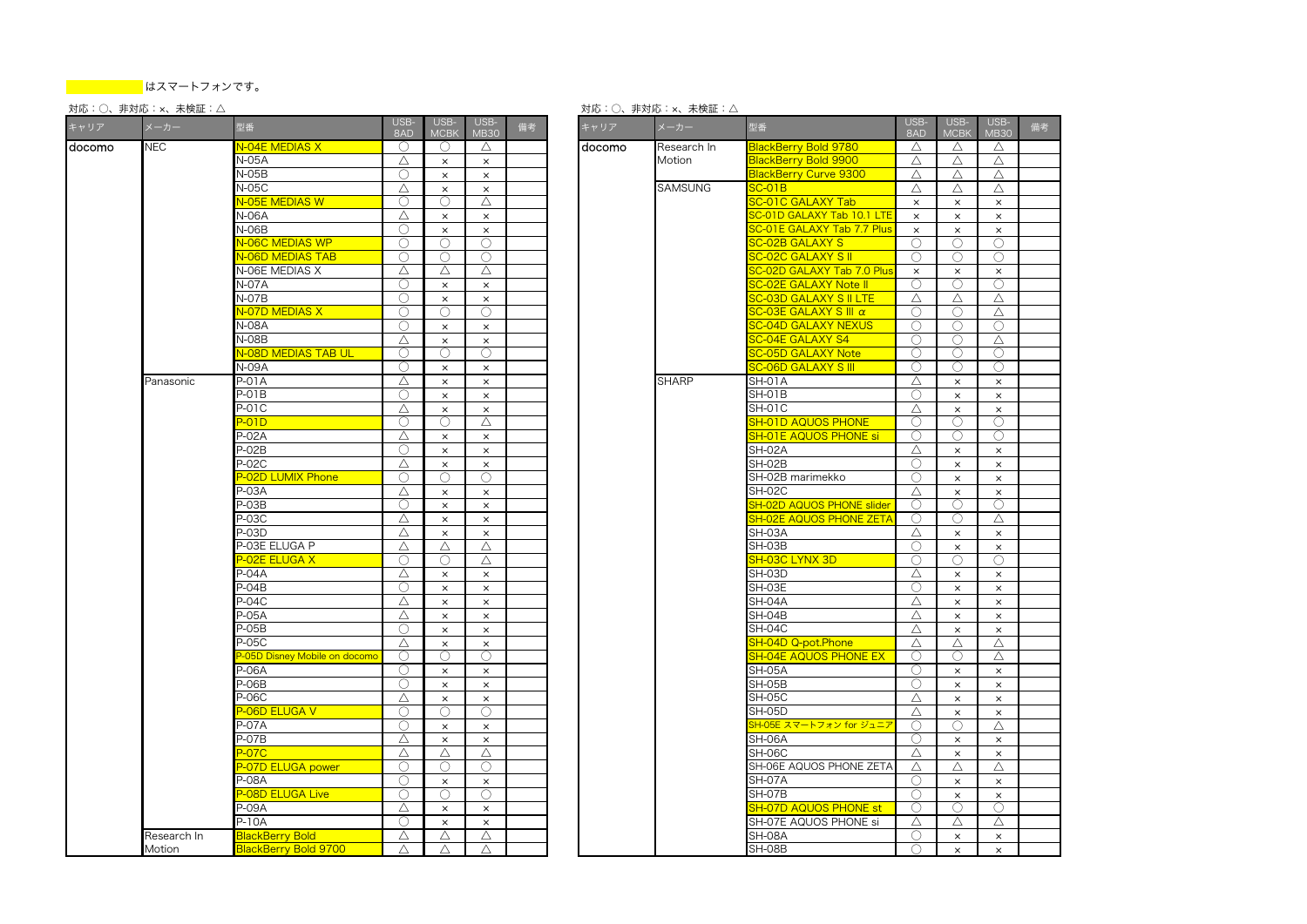# 対応:○、非対応:×、未検証:△

| キャリア     | メーカー            | 型番                               | USB-<br>8AD         | USB-<br><b>MCB</b> | USB-<br><b>MB30</b> | 備考 | キャリア     | メーカー         | 型番                                   | USB-<br>8AD         | USB-<br><b>MCBK</b>  | <b>USE</b><br>MB3                 |
|----------|-----------------|----------------------------------|---------------------|--------------------|---------------------|----|----------|--------------|--------------------------------------|---------------------|----------------------|-----------------------------------|
| docomo   | <b>SHARP</b>    | SH-08C                           | Δ                   | $\times$           | $\times$            |    | SoftBank | Panasonic    | 103P COLOR LIFE3                     | Δ                   | Δ                    | $\triangle$                       |
|          |                 | SH-08E AQUOS PAD                 | Δ                   | $\triangle$        | Δ                   |    |          |              | 840P                                 | ∩                   | $\times$             | $\mathsf{x}$                      |
|          |                 | SH-09B                           | Δ                   | $\times$           | $\times$            |    |          |              | 841P                                 | ∩                   | $\times$             | $\boldsymbol{\times}$             |
|          |                 | <b>SH-09D AQUOS PHONE ZETA</b>   | $\circlearrowright$ | $\bigcirc$         | $\circlearrowright$ |    |          |              | 842P                                 | $\circlearrowright$ | $\times$             | $\times$                          |
|          |                 | <b>SH-10B LYNX</b>               | ∩                   | ∩                  | ∩                   |    |          |              | 931P                                 | ∩                   | $\times$             | $\boldsymbol{\times}$             |
|          |                 | SH-10C AQUOS SHOT                | Δ                   | $\times$           | $\times$            |    |          |              | 940P                                 | О                   | $\times$             | $\times$                          |
|          |                 | SH-10D AQUOS PHONE sv            | 0                   | ◯                  | ∩                   |    |          |              | 942P                                 | Δ                   | Δ                    | $\triangle$                       |
|          |                 | <b>SH-11C</b>                    | Δ                   | $\times$           | $\times$            |    |          | SAMSUNG      | <b>XO1SC</b>                         | Δ                   | Δ                    | $\triangle$                       |
|          |                 | <b>SH-12C AQUOS PHONE</b>        | Ο                   | $\bigcirc$         | $\bigcirc$          |    |          |              | 840SC                                | 0                   | $\times$             | $\times$                          |
|          |                 | <b>SH-13C AQUOS PHONE f</b>      | Δ                   | Δ                  | Δ                   |    |          |              | 931SC                                | 0                   | $\times$             | $\times$                          |
|          | <b>SONY</b>     | 60-01B Xperia                    | O                   | ()                 | O                   |    |          |              | 940SC                                | Δ                   | $\times$             | $\times$                          |
|          |                 | 60-01C Xperia arc                | 0                   | $\bigcirc$         | $\bigcirc$          |    |          |              | 941SC                                | Δ                   | $\times$             | $\boldsymbol{\times}$             |
|          |                 | <b>SO-01D Xperia PLAY</b>        | Ω                   | $\bigcirc$         | O                   |    |          | <b>SHARP</b> | 003SH GALAPAGOS                      | O                   | Δ                    | $\triangle$                       |
|          |                 | <b>60-01E Xperia AX</b>          | Ω                   | $\bigcirc$         | O                   |    |          |              | 004SH PJ PAUL & JOE                  | Δ                   | Δ                    | △                                 |
|          |                 | 60-02C Xperia acro               | Ο                   | $\bigcirc$         | ∩                   |    |          |              | 004SH THE PREMIUM7 WATERPROOF        | Δ                   | Δ                    | △                                 |
|          |                 | <b>60-02D Xperia NX</b>          | O                   | ◯                  | $\bigcirc$          |    |          |              | 005SH GALAPAGOS                      | ◯                   | ○                    | $\subset$                         |
|          |                 | <b>SO-02E Xperia Z</b>           | Ο                   | $\bigcirc$         | Δ                   |    |          |              | <b>006SH AQUOS PHONE</b>             | 0                   | O                    | C                                 |
|          |                 | 60-03C Xperia ray                | ∩                   | $\bigcirc$         | ∩                   |    |          |              | 007SH AQUOS PHONE THE HYBRII         | ∩                   | ◯                    | $\boldsymbol{\times}$             |
|          |                 | 0-03D Xperia acro HD             | Ω                   | ∩                  | 0                   |    |          |              | 007SH J AQUOS PHONE THE HYBRID       | Δ                   | Δ                    | △                                 |
|          |                 | <b>60-03E Xperia Tablet Z</b>    | 0                   | $\bigcirc$         | Δ                   |    |          |              | 007SH KT                             | 0                   | ∩                    | $\times$                          |
|          |                 | <b>SO-04D Xperia GX</b>          | Ω                   | $\bigcirc$         | $\bigcirc$          |    |          |              | 008SH かんたん携帯                         | Δ                   | $\times$             | $\times$                          |
|          |                 | <b>60-04E Xperia A</b>           | Ω                   | $\bigcirc$         | Δ                   |    |          |              | <b>DO9SH AQUOS PHONE THE PREMIUM</b> | O                   | O                    | C                                 |
|          |                 | <b>SO-05D Xperia SX</b>          | Ο                   | ∩                  | Ω                   |    |          |              | 009SH Y Yahoo! Phone                 | O                   | O                    | C                                 |
|          | <b>TOSHIBA</b>  | T-01C REGZA Phone                | O                   | ∩                  | ∩                   |    |          |              | <b>101SH AQUOS PHONE THE HYBRI</b>   | ∩                   | ∩                    | C                                 |
|          |                 | <b>T-01D REGZA Phone</b>         | Δ                   | Δ                  | Δ                   |    |          |              | <b>102SH AQUOS PHONE</b>             | 0                   | Ο                    | C                                 |
|          |                 | T-02D REGZA Phone                | ∩                   | $\bigcirc$         | $\bigcirc$          |    |          |              | <b>102SHII AQUOS PHONE</b>           | ∩                   | ∩                    | C                                 |
| SoftBank | <b>DELL</b>     | <b>001DL Streak</b>              | $\times$            | $\times$           | $\times$            |    |          |              | <b>103SH AQUOS PHONE</b>             | Δ                   | Δ                    | △                                 |
|          |                 | <b>101DL DELL Streak Pro</b>     | ∩                   | ∩                  | ∩                   |    |          |              | 104SH AQUOS PHONE                    | Δ                   | Δ                    | $\triangle$                       |
|          | Fujitsu         | <b>101F ARROWS A</b>             | Ο                   | ∩                  | O                   |    |          |              | <b>105SH PANTONE 4</b>               | Δ                   | Δ                    | $\triangle$                       |
|          |                 | 201F ARROWS A                    | О                   | $\bigcirc$         | Δ                   |    |          |              | <b>106SH AQUOS PHONE Xx</b>          | О                   | $\bigcirc$           | C                                 |
|          |                 | 202F ARROWS A                    | Δ                   | $\triangle$        | $\triangle$         |    |          |              | 107SH PANTONE 5                      | ∩                   | ∩                    | C                                 |
|          | <b>HTC</b>      | <b>DO1HT Desire HD</b>           | O                   | 0                  | O                   |    |          |              | 108SH かんたん携帯                         | Δ                   | Δ                    | △                                 |
|          |                 | <b>XO2HT</b>                     | Δ                   | $\triangle$        | $\triangle$         |    |          |              | 109SH THE PREMIUM9 WATERPROOF        | $\triangle$         | Δ                    | $\triangle$                       |
|          |                 | <b>X05HT TOUCH PRO</b>           | Δ                   | Δ                  | Δ                   |    |          |              | 200SH PANTONE 6                      | Ο                   | ∩                    | $\triangle$                       |
|          |                 | <b>KO6HT Desire</b>              | Δ                   | Δ                  | Δ                   |    |          |              | 202SH                                | O                   | $\times$             | $\times$                          |
|          |                 | <b>KO6HTII Desire</b>            | Δ                   | $\triangle$        | Δ                   |    |          |              | <b>203SH AQUOS PHONE Xx</b>          | $\bigcirc$          | O                    | △                                 |
|          | Huawei          | 007HW Vision                     | Ο                   | $\bigcirc$         | $\bigcirc$          |    |          |              | 204SH シンプルスマホ                        | Δ                   | Δ                    | $\triangle$                       |
|          |                 | <b>201HW STREAM</b>              | ◯                   | $\bigcirc$         | ∩                   |    |          |              | 205SH AQUOS PHONE ss                 | Δ                   | Δ                    | $\triangle$                       |
|          | <b>KYOCERA</b>  | <b>101K HONEY BEE</b>            | Δ                   | Δ                  | Δ                   |    |          |              | 206SH AQUOS PHONE Xx                 | Δ                   | $\triangle$          | $\triangle$                       |
|          |                 | <b>201K HONEY BEE</b>            | O                   | $\left( \right)$   | Δ                   |    |          |              | 831SH s GENT                         | O                   | $\times$             | $\times$                          |
|          |                 | 202K DIGNO R                     | Δ                   | Δ                  | Δ                   |    |          |              | 832SH s GENT                         | Δ                   | $\times$             | $\boldsymbol{\times}$             |
|          |                 | DM015K Disney Mobile on SoftBank | Δ                   | $\triangle$        | Δ                   |    |          |              | 840SH                                | O                   | $\times$             | $\times$                          |
|          | <b>NEC</b>      | <b>101N MEDIAS CH</b>            | Δ                   | Δ                  | Δ                   |    |          |              | 841SH                                | O                   | $\times$             | $\boldsymbol{\times}$             |
|          |                 | 831N                             | Ο                   | $\times$           | $\times$            |    |          |              | 841SH s GENT                         | O                   | $\times$             | $\times$                          |
|          |                 | 840N                             | O                   | $\times$           | $\times$            |    |          |              | 842SH                                | Δ                   | $\times$             | $\boldsymbol{\times}$             |
|          |                 | 841N                             | Δ                   | $\times$           | $\times$            |    |          |              | 843SH                                | Δ                   | $\times$             | $\times$                          |
|          |                 | 930N                             | Ο                   | $\times$           | $\times$            |    |          |              | 933SH                                | Δ                   | $\times$             | $\boldsymbol{\times}$             |
|          |                 | 931N                             | Ο                   | $\times$           | $\times$            |    |          |              | 934SH                                | Δ                   | $\times$             | $\boldsymbol{\times}$             |
|          |                 | 940N                             | Ο                   | $\times$           | $\times$            |    |          |              | 935SH                                | Δ                   |                      | $\boldsymbol{\times}$             |
|          | <b>MOTOROLA</b> | 201M RAZR M                      | ∩                   | ∩                  | $\bigcirc$          |    |          |              | 936SH                                | Δ                   | $\times$             |                                   |
|          | Panasonic       | 003P Sweety                      | O                   | $\bigcirc$         | O                   |    |          |              | 940SH AQUOS SHOT                     | Ο                   | $\times$<br>$\times$ | $\times$<br>$\boldsymbol{\times}$ |
|          |                 |                                  |                     |                    |                     |    |          |              |                                      |                     |                      |                                   |

| USB-<br><b>MCBK</b> | USB-<br><b>MB30</b> | 備考 | キャリア     | メーカー           | 型番                                   | USB-<br>8AD | USB-<br><b>MCBK</b> | USB-<br><b>MB30</b>   |  |
|---------------------|---------------------|----|----------|----------------|--------------------------------------|-------------|---------------------|-----------------------|--|
| $\times$            | $\times$            |    | SoftBank | Panasonic      | 103P COLOR LIFE3                     | Δ           | Δ                   | Δ                     |  |
| Δ                   | Δ                   |    |          |                | 840P                                 | ∩           | $\times$            | $\times$              |  |
| $\times$            | $\times$            |    |          |                | 841P                                 | ∩           | $\times$            | $\times$              |  |
| Ω                   | Ο                   |    |          |                | 842P                                 | O           | $\times$            | $\times$              |  |
| ∩                   | ∩                   |    |          |                | 931P                                 | ∩           | $\times$            | $\boldsymbol{\times}$ |  |
| $\times$            | $\times$            |    |          |                | 940P                                 | O           | $\times$            | ×                     |  |
| O                   | Ο                   |    |          |                | 942P                                 | Δ           | Δ                   | Δ                     |  |
| $\times$            | $\times$            |    |          | <b>SAMSUNG</b> | <b>XO1SC</b>                         | Δ           | Δ                   | Δ                     |  |
| Ο                   | $\bigcirc$          |    |          |                | 840SC                                | O           | ×                   | ×                     |  |
| Δ                   | Δ                   |    |          |                | 931SC                                | ∩           | $\times$            | $\times$              |  |
| Ω                   | $\bigcirc$          |    |          |                | 940SC                                | Δ           | $\times$            | ×                     |  |
| ∩                   | ∩                   |    |          |                | 941SC                                | Δ           | $\times$            | $\times$              |  |
| ()                  | ◯                   |    |          | <b>SHARP</b>   | 003SH GALAPAGOS                      | ()          | Δ                   | Δ                     |  |
| O                   | 0                   |    |          |                | 004SH PJ PAUL & JOE                  | Δ           | Δ                   | Δ                     |  |
|                     | ∩                   |    |          |                | 004SH THE PREMIUM7 WATERPROOF        | Δ           | Δ                   | Δ                     |  |
| Ω                   | $\bigcirc$          |    |          |                | 005SH GALAPAGOS                      | O           | O                   | О                     |  |
| ∩                   |                     |    |          |                |                                      | ∩           | ∩                   | ∩                     |  |
|                     | Δ                   |    |          |                | <b>006SH AQUOS PHONE</b>             |             |                     |                       |  |
| ()                  | ◯                   |    |          |                | <b>DO7SH AQUOS PHONE THE HYBRID</b>  | ○           | ○                   | $\times$              |  |
| ∩                   | 0                   |    |          |                | 007SH J AQUOS PHONE THE HYBRID       | Δ           | Δ                   | Δ                     |  |
| ∩                   | Δ                   |    |          |                | 007SH KT                             | ∩           | ∩                   | $\times$              |  |
| ∩                   | $\bigcirc$          |    |          |                | 008SH かんたん携帯                         | Δ           | $\times$            | $\times$              |  |
| ∩                   | Δ                   |    |          |                | <b>DO9SH AQUOS PHONE THE PREMIUM</b> | ∩           | ∩                   | Ω                     |  |
| ()                  | O                   |    |          |                | 009SH Y Yahoo! Phone                 | O           | O                   | O                     |  |
| ∩                   | 0                   |    |          |                | <b>101SH AQUOS PHONE THE HYBRID</b>  | ∩           | ∩                   | 0                     |  |
| Δ                   | Δ                   |    |          |                | <b>102SH AQUOS PHONE</b>             | ∩           | ∩                   | 0                     |  |
| ∩                   | ∩                   |    |          |                | <b>102SHII AQUOS PHONE</b>           | O           | O                   | O                     |  |
| $\times$            | $\times$            |    |          |                | <b>103SH AQUOS PHONE</b>             | Δ           | Δ                   | Δ                     |  |
| ∩                   | ∩                   |    |          |                | <b>104SH AQUOS PHONE</b>             | Δ           | Δ                   | Δ                     |  |
| Ω                   | 0                   |    |          |                | <b>105SH PANTONE 4</b>               | Δ           | Δ                   | Δ                     |  |
| ∩                   | Δ                   |    |          |                | <b>106SH AQUOS PHONE Xx</b>          | ∩           | ∩                   | $\bigcirc$            |  |
| Δ                   | Δ                   |    |          |                | <b>107SH PANTONE 5</b>               | ∩           | O                   | O                     |  |
| ∩                   | ∩                   |    |          |                | 108SH かんたん携帯                         | Δ           | Δ                   | Δ                     |  |
| Δ                   | Δ                   |    |          |                | 109SH THE PREMIUM9 WATERPROOF        | Δ           | Δ                   | Δ                     |  |
| Δ                   | Δ                   |    |          |                | 200SH PANTONE 6                      | ∩           | ∩                   | Δ                     |  |
| Δ                   | Δ                   |    |          |                | 202SH                                | ○           | $\times$            | $\times$              |  |
| Δ                   | Δ                   |    |          |                | 203SH AQUOS PHONE Xx                 | ∩           | ○                   | Δ                     |  |
| ∩                   | ∩                   |    |          |                | 204SH シンプルスマホ                        | Δ           | Δ                   | Δ                     |  |
|                     | ∩                   |    |          |                | 205SH AQUOS PHONE ss                 | Δ           | Δ                   | Δ                     |  |
| Δ                   | Δ                   |    |          |                | 206SH AQUOS PHONE Xx                 | Δ           | Δ                   | Δ                     |  |
| O                   | Δ                   |    |          |                | 831SH s GENT                         | O           | ×                   | $\times$              |  |
| Δ                   | Δ                   |    |          |                | 832SH s GENT                         | Δ           | $\times$            | $\times$              |  |
| Δ                   | Δ                   |    |          |                | 840SH                                | ∩           | $\times$            | $\times$              |  |
| Δ                   |                     |    |          |                | 841 SH                               | ∩           |                     |                       |  |
|                     | Δ                   |    |          |                | 841SH s GENT                         | ∩           | $\times$            | ×                     |  |
| $\times$            | $\times$            |    |          |                |                                      |             | $\times$            | $\times$              |  |
| $\times$            | $\times$            |    |          |                | 842SH                                | Δ           | $\times$            | $\times$              |  |
| $\times$            | $\times$            |    |          |                | 843SH                                | Δ           | $\times$            | $\times$              |  |
| $\times$            | $\times$            |    |          |                | 933SH                                | Δ           | $\times$            | $\times$              |  |
| $\times$            | $\times$            |    |          |                | 934SH                                | Δ           | $\times$            | $\times$              |  |
| $\times$            | $\times$            |    |          |                | 935SH                                | Δ           | $\times$            | $\times$              |  |
| ∩                   | ∩                   |    |          |                | 936SH                                | Δ           | $\times$            | $\times$              |  |
| ∩                   | ∩                   |    |          |                | 940SH AQUOS SHOT                     | ○           | $\times$            | $\times$              |  |
| Δ                   | Δ                   |    |          |                | 941SH AQUOSケータイ FULLTOUCH            | ◯           | $\times$            | $\times$              |  |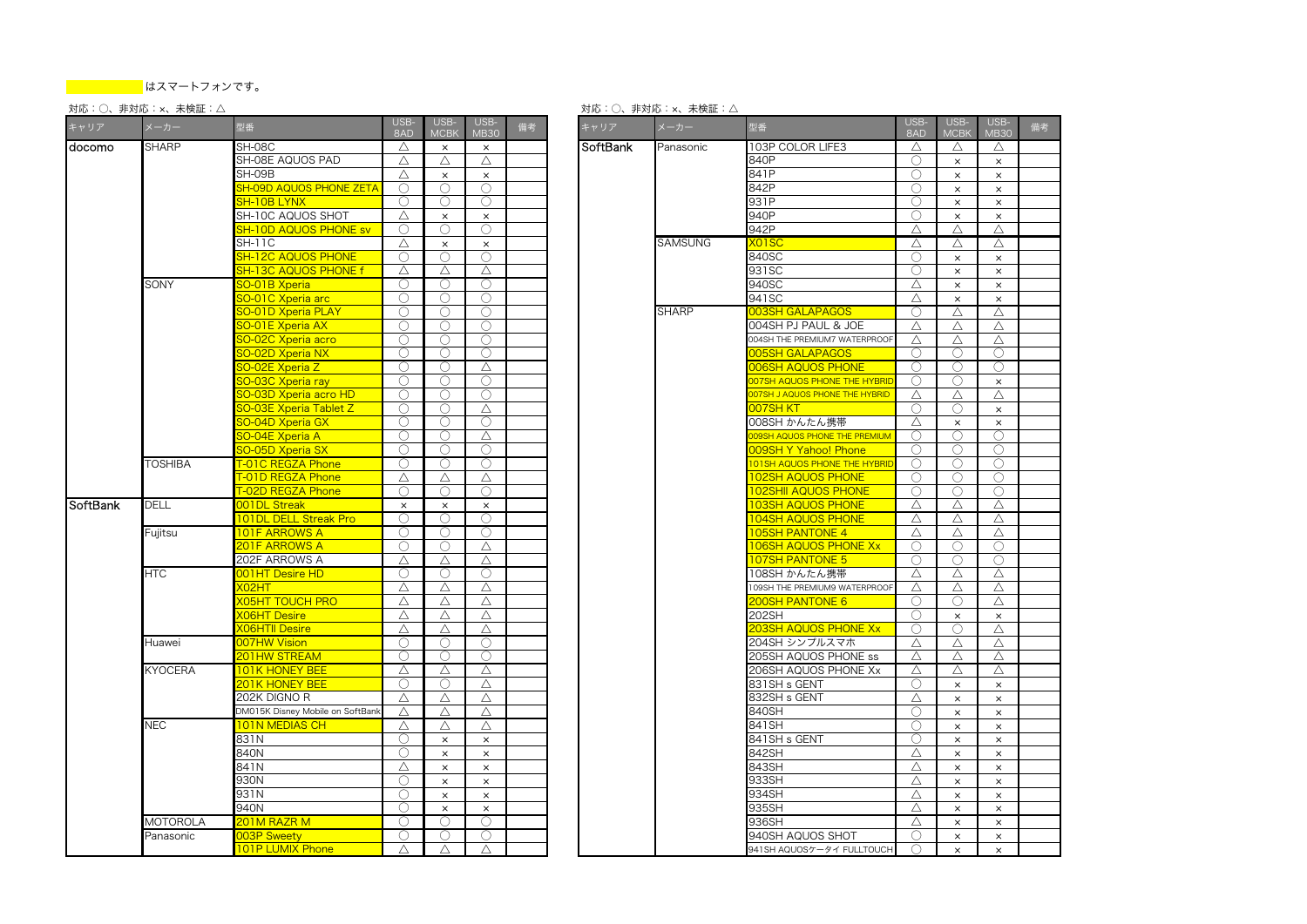# 対応:○、非対応:×、未検証:△

| キャリア     | メーカー           | 型番                                       | USB-<br>8AD | USB-<br><b>MCBK</b> | USB-<br><b>MB30</b>   | 備考 |  | キャリア | メーカー            | 型番                                    | USB-<br>8AD | USB-<br><b>MCBK</b> | <b>USE</b><br>MB3          |
|----------|----------------|------------------------------------------|-------------|---------------------|-----------------------|----|--|------|-----------------|---------------------------------------|-------------|---------------------|----------------------------|
| SoftBank | <b>SHARP</b>   | 942SH THE PREMIUM5                       | ∩           | $\times$            | $\times$              |    |  | lau  | <b>KYOCERA</b>  | K011                                  | Δ           | Δ                   | $\triangle$                |
|          |                | 942SH KT                                 | ∩           | $\times$            | $\times$              |    |  |      |                 | K012 簡単ケータイ                           | Δ           | Δ                   | $\triangle$                |
|          |                | 943SH AQUOSケータイ                          | O           | $\times$            | $\times$              |    |  |      |                 | misora [iida]                         | Δ           | $\times$            | $\times$                   |
|          |                | 944SH mirumo2                            | ∩           | $\times$            | $\times$              |    |  |      |                 | <b>SW11K DIGNO</b>                    | ∩           | O                   | $\bigcirc$                 |
|          |                | 945SH AQUOS SHOT                         | ∩           | $\times$            | $\times$              |    |  |      |                 | <b>KYL21 DIGNO S</b>                  | ∩           | ∩                   | $\mathbb C$                |
|          |                | 945SH G Ver.GP30th ガンプラケータイ              | Δ           | $\times$            | $\times$              |    |  |      |                 | URBANO L01                            | Δ           | Δ                   | △                          |
|          |                | DM005SH                                  | O           | $\times$            | $\times$              |    |  |      |                 | URBANO PROGRESSO                      | Δ           | Δ                   | $\triangle$                |
|          |                | DM006SH                                  | ∩           | $\times$            | $\times$              |    |  |      | LG電子            | S11LG optimus X                       | ∩           | ()                  | C                          |
|          |                | DM007SH Disney mobile                    | Δ           | $\times$            | $\times$              |    |  |      |                 | <b>GL21 Optimus G</b>                 | $\bigcirc$  | 0                   | C                          |
|          |                | DM008SH Disney mobile                    | Δ           | $\times$            | $\times$              |    |  |      | <b>MOTOROLA</b> | MOTOROLA XOOM Wi-Fi                   | $\times$    | $\times$            | $\times$                   |
|          |                | DM009SH Disney mobile                    | O           | $\bigcirc$          | Δ                     |    |  |      |                 | <b>S12M MOTOROLA RAZR</b>             | Δ           | Δ                   | $\triangle$                |
|          |                | <b>DM010SH Disney mobile</b>             | Ο           | ∩                   | ∩                     |    |  |      |                 | <b>SW11M MOTOROLA PHOTON</b>          | ∩           | ◯                   | C                          |
|          |                | DM011SH Disney mobile                    | ∩           | ∩                   | $\bigcirc$            |    |  |      | <b>NEC</b>      | <b>S11N MEDIAS BR</b>                 | ∩           | ()                  | C                          |
|          |                | <b>DM013SH Disney Mobile on SoftBank</b> | 0           | $\bigcirc$          | Δ                     |    |  |      | <b>PANTECH</b>  | <b>SO6 SIRIUS <math>\alpha</math></b> | $\bigcirc$  | O                   | $\times$                   |
|          |                | <b>M014SH Disney Mobile on SoftBanl</b>  | $\bigcirc$  | $\bigcirc$          | $\triangle$           |    |  |      |                 | <b>S11PT MIRACH</b>                   | $\bigcirc$  | Ω                   | $\triangle$                |
|          | TOSHIBA        | 832T かんたん携帯                              | Δ           | $\times$            | $\times$              |    |  |      |                 | PTL21 VEGA                            | $\bigcirc$  | O                   | C                          |
|          |                | 911T                                     | Δ           | $\times$            | $\times$              |    |  |      |                 | PT003                                 | Δ           | Δ                   | $\triangle$                |
|          |                | 912T                                     | Δ           | $\times$            | $\times$              |    |  |      | SANYO           | SA001                                 | $\bigcirc$  | $\times$            | $\boldsymbol{\times}$      |
|          |                | 920T                                     | Δ           | $\times$            | $\boldsymbol{\times}$ |    |  |      |                 | SA002                                 | $\bigcirc$  | $\times$            |                            |
|          |                | 921T REGZAケータイ                           | Δ           |                     |                       |    |  |      | <b>SAMSUNG</b>  | <b>SW11SC GALAXY S II WIMAX</b>       | ∩           |                     | $\boldsymbol{\times}$<br>C |
|          |                |                                          |             | $\times$            | $\times$              |    |  |      |                 |                                       | $\bigcirc$  | ()                  |                            |
|          |                | $K$ 01 $T$                               | Δ           | $\triangle$         | Δ                     |    |  |      |                 | <b>SCL21 GALAXY SIII Progre</b>       |             | Ω                   | $\bigcirc$                 |
|          |                | <b>KO2T</b> dynapocket                   | Δ           | $\triangle$         | Δ                     |    |  |      | <b>SHARP</b>    | <b>SH004</b>                          | $\bigcirc$  | $\times$            | $\times$                   |
|          | ZTE            | 003Z Libero                              | 0           | $\bigcirc$          | $\bigcirc$            |    |  |      |                 | <b>SH005</b>                          | $\bigcirc$  | $\times$            | $\times$                   |
|          |                | 008Z シンプルスマートフォン                         | $\bigcirc$  | $\bigcirc$          | $\bigcirc$            |    |  |      |                 | SH006 AQUOS SHOT                      | $\bigcirc$  | $\times$            | $\mathsf{x}$               |
|          |                | <b>092 STAR 7</b>                        | ∩           | ∩                   | ∩                     |    |  |      |                 | SH007 SOLAR PHONE                     | ∩           | $\times$            | $\boldsymbol{\times}$      |
| lau      | CASIO          | CA002 G'zOne                             | 0           | $\times$            | $\times$              |    |  |      |                 | SH008 AQUOS SHOT                      | ∩           | $\times$            | $\boldsymbol{\times}$      |
|          |                | CA003 EXILIMケータイ                         | Ω           | $\times$            | $\times$              |    |  |      |                 | SH009                                 | Δ           | $\times$            | $\times$                   |
|          |                | CA004 EXILIMケータイ                         | 0           | $\times$            | $\times$              |    |  |      |                 | SH010 AQUOS SHOT                      | Δ           | $\times$            | $\times$                   |
|          |                | CA005 EXILIMケータイ                         | ∩           | $\times$            | $\times$              |    |  |      |                 | SH011                                 | Δ           | $\times$            | $\times$                   |
|          |                | CA006 EXILIMケータイ                         | Δ           | $\times$            | $\times$              |    |  |      |                 | Sportio water beat                    | Δ           | $\times$            | $\times$                   |
|          |                | CA007                                    | Δ           | $\times$            | $\boldsymbol{\times}$ |    |  |      |                 | NFOBAR A01 [iida]                     | ∩           | ∩                   | C                          |
|          |                | G'zOne TYPE-X                            | Δ           | $\times$            | $\times$              |    |  |      |                 | NFOBAR C01 [iida]                     | O           | O                   | C                          |
|          |                | S11CA G'zOne                             | ∩           | $\bigcirc$          | $\times$              |    |  |      |                 | S <sub>01</sub>                       | Δ           | Δ                   | $\triangle$                |
|          |                | CAL21 G'zOne TYPE-L                      | ∩           | ∩                   | ∩                     |    |  |      |                 | S <sub>03</sub>                       | ∩           | $\bigcirc$          | $\mathbb{C}$               |
|          | Fujitsu        | F001                                     | Δ           | $\times$            | $\times$              |    |  |      |                 | S <sub>05</sub>                       | ∩           | ∩                   | C                          |
|          |                | S12F ARROWS ES                           | 0           | ∩                   | Ω                     |    |  |      |                 | <b>S11SH AQUOS PHONE</b>              | ∩           | ∩                   | $\times$                   |
|          |                | SW11F ARROWS Z                           | ∩           | 0                   | Ω                     |    |  |      |                 | <b>S12SH AQUOS PHONE</b>              | 0           | O                   | C                          |
|          |                | SW13F ARROWS Z                           | 0           | $\bigcirc$          | 0                     |    |  |      |                 | <b>S13SH AQUOS PHONE</b>              | $\bigcirc$  | Ω                   | $\subset$                  |
|          |                | <u> JL21 ARROWS ef</u>                   | ∩           | $\bigcirc$          | O                     |    |  |      |                 | S15SH AQUOS PHONE SL                  | $\bigcirc$  | O                   | C                          |
|          | <b>HITACH</b>  | beskey                                   | ∩           | $\times$            | $\times$              |    |  |      |                 | <b>SW16SH AQUOS PHONE SERIE</b>       | $\bigcirc$  | 0                   | C                          |
|          | HTC            | ntc EVO WiMAX ISW11HT                    | ∩           | ∩                   | ∩                     |    |  |      |                 | <b>S17SH AQUOS PHONE CL</b>           | $\bigcirc$  | ∩                   | C                          |
|          |                | SW12HT htc EVO 3D                        | O           | $\bigcirc$          | Ω                     |    |  |      |                 | SHL21 AQUOS PHONE SERIE               | O           | O                   | C                          |
|          |                | SW13HT htc J                             | ∩           | $\bigcirc$          | ∩                     |    |  |      |                 | SHT21 AQUOS PAD                       | ∩           | ∩                   | $\triangle$                |
|          |                | <b>HTL21 HTC J butterfly</b>             | ∩           | $\bigcirc$          | Δ                     |    |  |      |                 | SHL22 AQUOS PHONE SERIE               | Δ           | Δ                   | $\triangle$                |
|          |                | HTL22 HTC J One                          | Δ           | $\triangle$         | Δ                     |    |  |      | <b>SONY</b>     | G9 fiidal                             | $\triangle$ | $\times$            | $\times$                   |
|          |                | <b>NFOBAR A02 [iida]</b>                 | ∩           | $\bigcirc$          | Δ                     |    |  |      |                 | S11S Xperia acro                      | $\bigcirc$  | O                   | $\mathbb{C}$               |
|          | <b>KYOCERA</b> | K002                                     | O           | $\times$            | $\times$              |    |  |      |                 | S12S Xperia acro HD                   | Δ           | Δ                   | $\triangle$                |
|          |                | 〈003 簡単ケータイ                              | O           | $\times$            | $\times$              |    |  |      |                 | S003 Cyber-shotケータイ                   | O           | $\times$            | $\boldsymbol{\mathsf{x}}$  |
|          |                | 〈004 簡単ケータイ                              | ∩           | $\times$            |                       |    |  |      |                 | S004 BRAVIA Phone ブラビアフォン             | $\bigcirc$  | $\times$            |                            |
|          |                | K005 簡単ケータイ                              | 0           | $\times$            | $\times$<br>$\times$  |    |  |      |                 | S005 BRAVIA Phone                     | Δ           | $\times$            | $\boldsymbol{\times}$      |
|          |                |                                          |             |                     |                       |    |  |      |                 |                                       |             |                     | $\times$                   |
|          |                | K006                                     | Δ           | $\times$            | $\boldsymbol{\times}$ |    |  |      |                 | S006 Cyber-shotケータイ                   | $\triangle$ | $\times$            | $\mathsf{x}$               |

| 型番                                | USB-<br>8AD | USB-<br><b>MCBK</b> | USB-<br><b>MB30</b> | 備考 | キャリア | メーカー            | 型番                              | USB-<br>8AD | USB-<br><b>MCBK</b> | USB-<br><b>MB30</b> | 備考 |
|-----------------------------------|-------------|---------------------|---------------------|----|------|-----------------|---------------------------------|-------------|---------------------|---------------------|----|
| 942SH THE PREMIUM5                | ∩           | $\times$            | $\times$            |    | au   | <b>KYOCERA</b>  | K011                            | Δ           | Δ                   | Δ                   |    |
| 942SH KT                          | ∩           | $\times$            | $\times$            |    |      |                 | K012 簡単ケータイ                     | Δ           | Δ                   | Δ                   |    |
| 943SH AQUOSケータイ                   | ○           | $\times$            | $\times$            |    |      |                 | misora [iida]                   | Δ           | $\times$            | $\times$            |    |
| 944SH mirumo2                     | O           | $\times$            | $\times$            |    |      |                 | <b>SW11K DIGNO</b>              | ∩           | O                   | Ο                   |    |
| 945SH AQUOS SHOT                  | ∩           | $\times$            | $\times$            |    |      |                 | <b>KYL21 DIGNO S</b>            | ∩           | ∩                   | ∩                   |    |
| 945SH G Ver.GP30th ガンプラケータイ       | Δ           | $\times$            | $\times$            |    |      |                 | JRBANO L01                      | Δ           | Δ                   | Δ                   |    |
| DM005SH                           | ∩           | $\times$            | $\times$            |    |      |                 | URBANO PROGRESSO                | Δ           | Δ                   | Δ                   |    |
| DM006SH                           | ○           | $\times$            | $\times$            |    |      | LG電子            | S11LG optimus X                 | $\bigcirc$  | ◯                   | $\bigcirc$          |    |
| DM007SH Disney mobile             | Δ           | $\times$            | $\times$            |    |      |                 | <b>GL21 Optimus G</b>           | ∩           | O                   | ∩                   |    |
| DM008SH Disney mobile             | Δ           | $\times$            | $\times$            |    |      | <b>MOTOROLA</b> | <b>MOTOROLA XOOM Wi-Fi</b>      | $\times$    | $\times$            | $\times$            |    |
| <b>DM009SH Disney mobile</b>      | ∩           | ∩                   | Δ                   |    |      |                 | <b>S12M MOTOROLA RAZR</b>       | Δ           | Δ                   | Δ                   |    |
| <b>DM010SH Disney mobile</b>      | ∩           | ∩                   | $\bigcirc$          |    |      |                 | <u>SW11M MOTOROLA PHOTON</u>    | ∩           | ∩                   | $\bigcirc$          |    |
| <b>DM011SH Disney mobile</b>      | O           | O                   | $\bigcirc$          |    |      | <b>NEC</b>      | <u>S11N MEDIAS BR</u>           | ◯           | ◯                   | ∩                   |    |
| DM013SH Disney Mobile on SoftBank | ○           | ∩                   | Δ                   |    |      | <b>PANTECH</b>  | SO6 SIRIUS $\alpha$             | ( )         | ◯                   | $\times$            |    |
| DM014SH Disney Mobile on SoftBank | ∩           | ∩                   | Δ                   |    |      |                 | <b>S11PT MIRACH</b>             | ∩           | O                   | Δ                   |    |
| 832T かんたん携帯                       | Δ           | $\times$            | $\times$            |    |      |                 | PTL21 VEGA                      | ∩           | O                   | $\bigcirc$          |    |
| 911T                              | Δ           | $\times$            | $\times$            |    |      |                 | PT003                           | Δ           | Δ                   | Δ                   |    |
| 912T                              | Δ           | $\times$            | $\times$            |    |      | SANYO           | SA001                           | ∩           | $\times$            | $\times$            |    |
| 920T                              | Δ           | $\times$            | $\times$            |    |      |                 | SA002                           | ∩           | $\times$            | $\times$            |    |
| 921T REGZAケータイ                    | Δ           | $\times$            | $\times$            |    |      | <b>SAMSUNG</b>  | ISW11SC GALAXY S II WiMAX       | O           | O                   | O                   |    |
| <u> X01T</u>                      | Δ           | Δ                   | Δ                   |    |      |                 | <b>SCL21 GALAXY SIII Progre</b> | ∩           | ∩                   | $\bigcirc$          |    |
| X02T dynapocket                   | Δ           | Δ                   | Δ                   |    |      | <b>SHARP</b>    | SH004                           | $\bigcirc$  | $\times$            | $\times$            |    |
| 003Z Libero                       | ○           | $\bigcirc$          | ∩                   |    |      |                 | <b>SH005</b>                    | ∩           | $\times$            | $\times$            |    |
| 008Z シンプルスマートフォン                  | ∩           | ∩                   | ∩                   |    |      |                 | SH006 AQUOS SHOT                | ∩           | $\times$            | $\times$            |    |
| 009Z STAR 7                       | ∩           | ∩                   | $\bigcirc$          |    |      |                 | SH007 SOLAR PHONE               | ∩           | $\times$            | $\times$            |    |
| CA002 G'zOne                      | ∩           | $\times$            | $\times$            |    |      |                 | SH008 AQUOS SHOT                | ∩           | $\times$            | $\pmb{\times}$      |    |
| CA003 EXILIMケータイ                  | ∩           | $\times$            | $\times$            |    |      |                 | <b>SH009</b>                    | Δ           | $\times$            | $\times$            |    |
| CA004 EXILIMケータイ                  | ∩           | $\times$            | $\times$            |    |      |                 | SH010 AQUOS SHOT                | Δ           | $\times$            | $\times$            |    |
| CA005 EXILIMケータイ                  | ()          | $\times$            | $\times$            |    |      |                 | SHO11                           | Δ           | $\times$            | $\times$            |    |
| CA006 EXILIMケータイ                  | Δ           | $\times$            | $\times$            |    |      |                 | Sportio water beat              | Δ           | $\times$            | $\times$            |    |
| CA007                             | Δ           | $\times$            | $\times$            |    |      |                 | NFOBAR A01 [iida]               | ∩           | ∩                   | $\bigcirc$          |    |
| G'zOne TYPE-X                     | Δ           | $\times$            | $\times$            |    |      |                 | <b>NFOBAR C01 fiidal</b>        | ∩           | ∩                   | 0                   |    |
| <u>IS11CA G'zOne</u>              | ∩           | ∩                   | $\times$            |    |      |                 | <b>SO1</b>                      | Δ           | Δ                   | Δ                   |    |
| CAL21 G'zOne TYPE-L               | ○           | ○                   | Ω                   |    |      |                 | S <sub>03</sub>                 | ◯           | O                   | O                   |    |
| F001                              | Δ           | $\times$            | $\times$            |    |      |                 | S <sub>05</sub>                 | ∩           | ∩                   | ∩                   |    |
| <b>IS12F ARROWS ES</b>            | 0           | ∩                   | ∩                   |    |      |                 | <b>S11SH AQUOS PHONE</b>        | ()          | ()                  | $\times$            |    |
| <u>ISW11F ARROWS Z</u>            | ∩           | Ο                   | $\bigcirc$          |    |      |                 | <u>S12SH AQUOS PHONE</u>        | ∩           | ∩                   | ∩                   |    |
| <b>ISW13F ARROWS Z</b>            | ∩           | ∩                   | $\bigcirc$          |    |      |                 | <b>S13SH AQUOS PHONE</b>        | ∩           | ∩                   | ∩                   |    |
| <b>FJL21 ARROWS ef</b>            | ∩           | ∩                   | ∩                   |    |      |                 | IS15SH AQUOS PHONE SL           | ∩           | ∩                   | $\bigcirc$          |    |
| beskey                            | ∩           | $\times$            | $\times$            |    |      |                 | <b>SW16SH AQUOS PHONE SERIE</b> | $\bigcirc$  | ∩                   | ∩                   |    |
| htc EVO WiMAX ISW11HT             | ◯           | $\bigcirc$          | $\bigcirc$          |    |      |                 | S17SH AQUOS PHONE CL            | $\bigcirc$  | ◯                   | ◯                   |    |
| <b>ISW12HT htc EVO 3D</b>         | Ω           | ∩                   | $\bigcirc$          |    |      |                 | <b>SHL21 AQUOS PHONE SERIE</b>  | ∩           | ∩                   | Ω                   |    |
| ISW13HT htc J                     | ○           | ○                   | ∩                   |    |      |                 | <b>SHT21 AQUOS PAD</b>          | ◯           | ○                   | Δ                   |    |
| <b>HTL21 HTC J butterfly</b>      | Ω           | Ο                   | Δ                   |    |      |                 | SHL22 AQUOS PHONE SERIE         | Δ           | Δ                   | Δ                   |    |
| HTL22 HTC J One                   | Δ           | Δ                   | Δ                   |    |      | SONY            | G9 [iida]                       | Δ           | $\times$            | $\times$            |    |
| <b>INFOBAR A02 [iida]</b>         | ∩           | ∩                   | Δ                   |    |      |                 | S11S Xperia acro                | ∩           | Ο                   | Ο                   |    |
| K002                              | ◯           | $\times$            | $\times$            |    |      |                 | <b>IS12S Xperia acro HD</b>     | Δ           | Δ                   | Δ                   |    |
| K003 簡単ケータイ                       | ○           | $\times$            | $\times$            |    |      |                 | S003 Cyber-shotケータイ             | ( )         | $\times$            | $\times$            |    |
| K004 簡単ケータイ                       | 0           | $\times$            | $\times$            |    |      |                 | S004 BRAVIA Phone ブラビアフォン       | ∩           | $\times$            | $\times$            |    |
| K005 簡単ケータイ                       | ∩           | $\times$            | $\times$            |    |      |                 | S005 BRAVIA Phone               | Δ           | $\times$            | $\times$            |    |
| K006                              | Δ           | $\times$            | $\times$            |    |      |                 | S006 Cvber-shotケータイ             | Δ           | $\times$            | $\times$            |    |